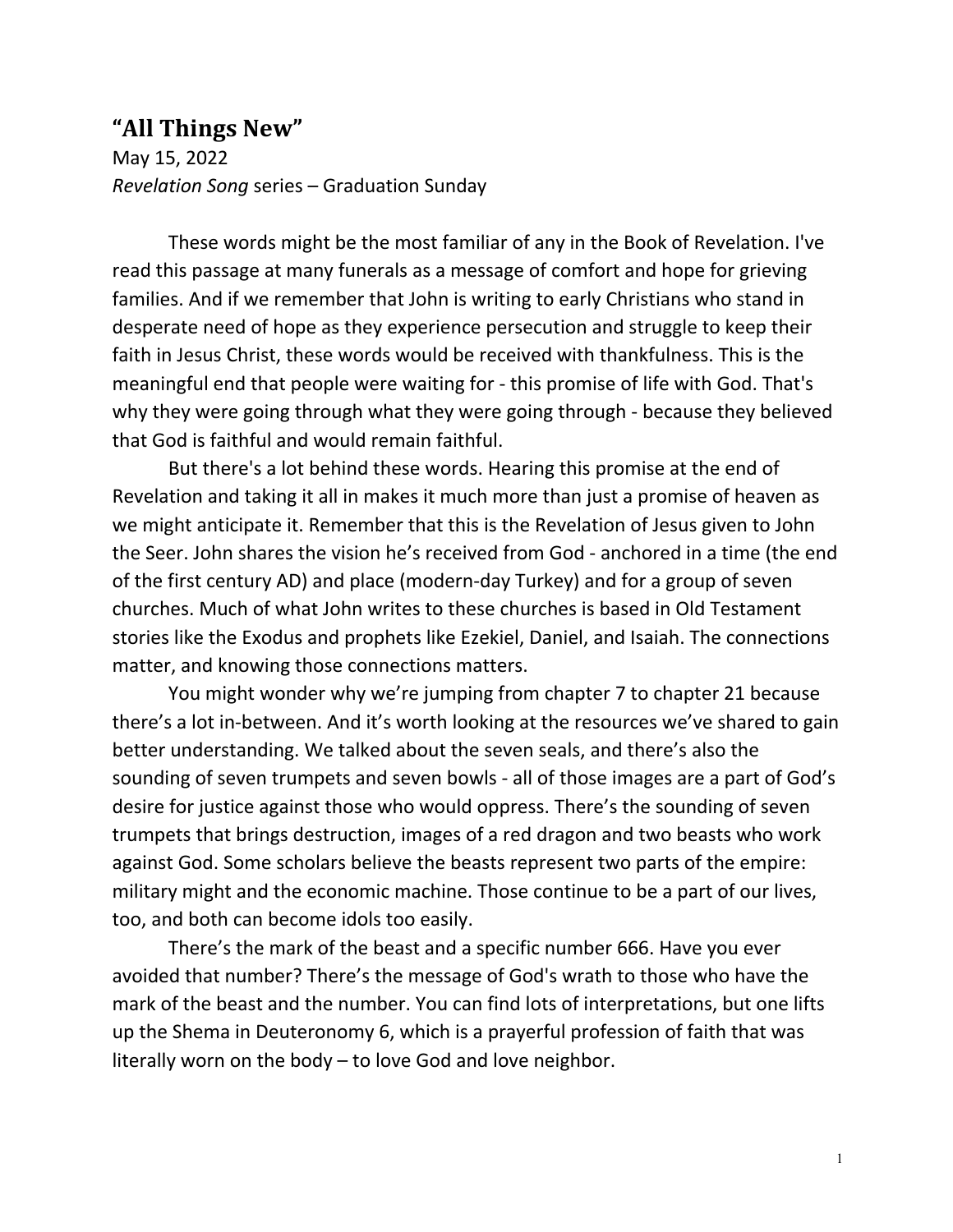The mark of the beast would be a figure of speech to warn against forgetting God's commands. Maybe we can also consider the mark of baptism - that we're claimed as God's beloved. There are also scholars who highlight the number 666 and its connection to talking about Nero and all those in power who persecuted the faithful.

There are seven plagues on those who follow the beast, the battle of Armageddon, which concerns those from every nation who follow the Lamb. Those who follow the Lamb suffer and bear witness to the Lamb. John offers visions of Jesus returning to bring God's judgment on evil and to bring justice. Ultimately, God's Kingdom comes through the witness of the church - those who follow and remain faithful to the Lamb without succumbing to the temptation to worship idols the empire which is centered in power and greed. Maybe there's a word of conviction for us and where we put our trust.

That's a very quick tour to chapter 21. Take time to read through it and listen to the resources that we've shared in this series. Truthfully, Revelation is filled with confusing imagery, and so we need help to understand it and all of the references to the Old Testament. But all along, the issue at hand is one that John and his fellow believers face: will they stand firm in their faith even unto death, or will they worship the emperor and follow the empire?

John talks about Babylon. Scholars believe John used the name Babylon to describe Rome because Babylon represented evil to those who were reading. Remember Israelite history - they had been taken into exile by the Babylonians. Babylon was the ultimate example of military power and might and the picture of the ultimate oppressor.

Living under the Roman Empire was similar. Will these Christians fall into worshiping the emperor, or will they stay true to God? Will they compromise their faith and fall into the culture around them? For John, the most terrible thing they could do was to tum away from God, and yet God doesn't force us to believe. We have the choice always whether to follow God or not, so that's the question John poses. Will early Christians continue to suffer persecution and be faithful witness?

Friends, this wonderful vision in chapter 21 comes right after the account of God's judgment of all people. I love these verses and could stay there – no more crying, mourning, or pain. If we read it only for comfort, then we ignore the sense of challenge and warning. Maybe that's easier, but God wants us to hear more than comfort. One writer says, "The vision confronts us not so much with relief that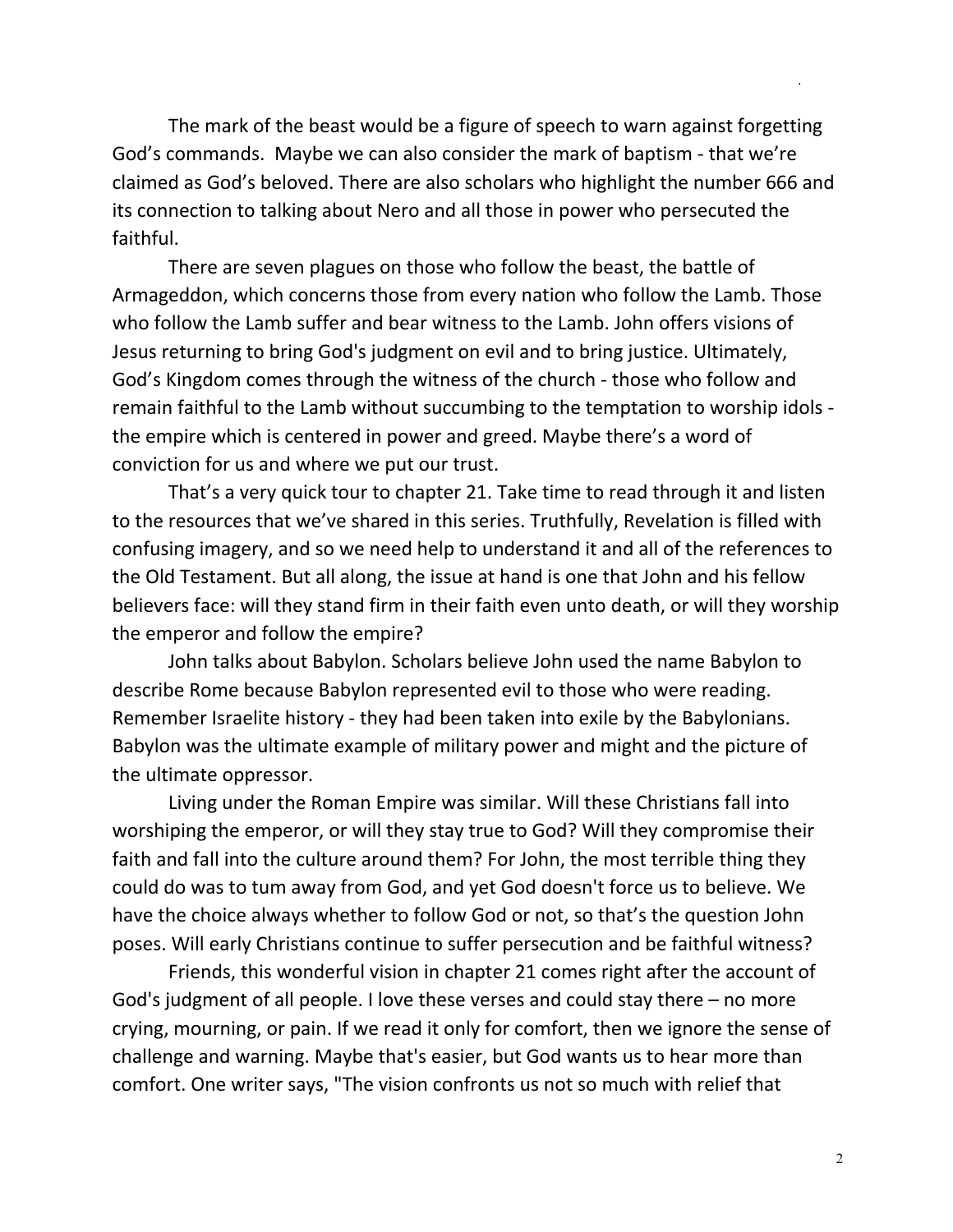everything will turn out well in the end but with the reality that things, here and now, are profoundly unwell and that repentance and change of life are required."

John calls us to look at ourselves and make an honest assessment. Where are we looking too much at ourselves and what we're able to do rather than looking at God and remembering God's greatness? Where in our lives are we worshiping other things — money and stuff, military might, technology, weapons and guns, and not God? Are we giving God glory, or are we trusting in our own abilities?

We have to take seriously God's justice - the reality that God sees us as we truly are with the struggles we have - if we want to claim this vision of God who makes all things new. And I'll be honest, I want this vision badly. This series has been planned for a long time, but after yesterday and the news of another shooting, I read this and prayed for God to make everything new because we are not okay.

It's not okay for that much hatred to be in someone's heart. It's not okay that we don't do more to end that kind of violence. So, I'm preaching to myself today for what needs to happen so that violence doesn't happen. No one should live in fear about shopping in a grocery store. Racism, hatred, white supremacy – it's not okay, and we have to stand against it as people of faith who believe that God loves everyone and that there's no group that's better than another.

I read the vision and want it to be a reality. There are many repeats from the vision in chapter 7 - springs of the water of life and no more tears. But in this vision, there is a new heaven and new earth - not just different, but altogether new. The old order has passed away.

This new heaven and new earth weren't a new idea for first-century people. The prophet Isaiah had talked about it at least 500 years before John did with the idea of the exiles returning home to Jerusalem from Babylon. Isaiah 65: 17 says, "Behold, I will create new heavens and a new earth. The former things will not be remembered, nor will they come to mind." Early followers of Jesus were ready for God to act on the promise even in their lifetime! Remember the urgency of Revelation – Jesus was coming soon. Their faith was urgent, and we've lost some of that urgency.

But the radical part of John's vision is that God will make a home **with** God's people. Belief in this time was that the universe was made up of different levels: the heavens, firmament, earth, and the region below. God presided in the heavens, so for God to make the move to earth is radical! For God to dwell on earth is an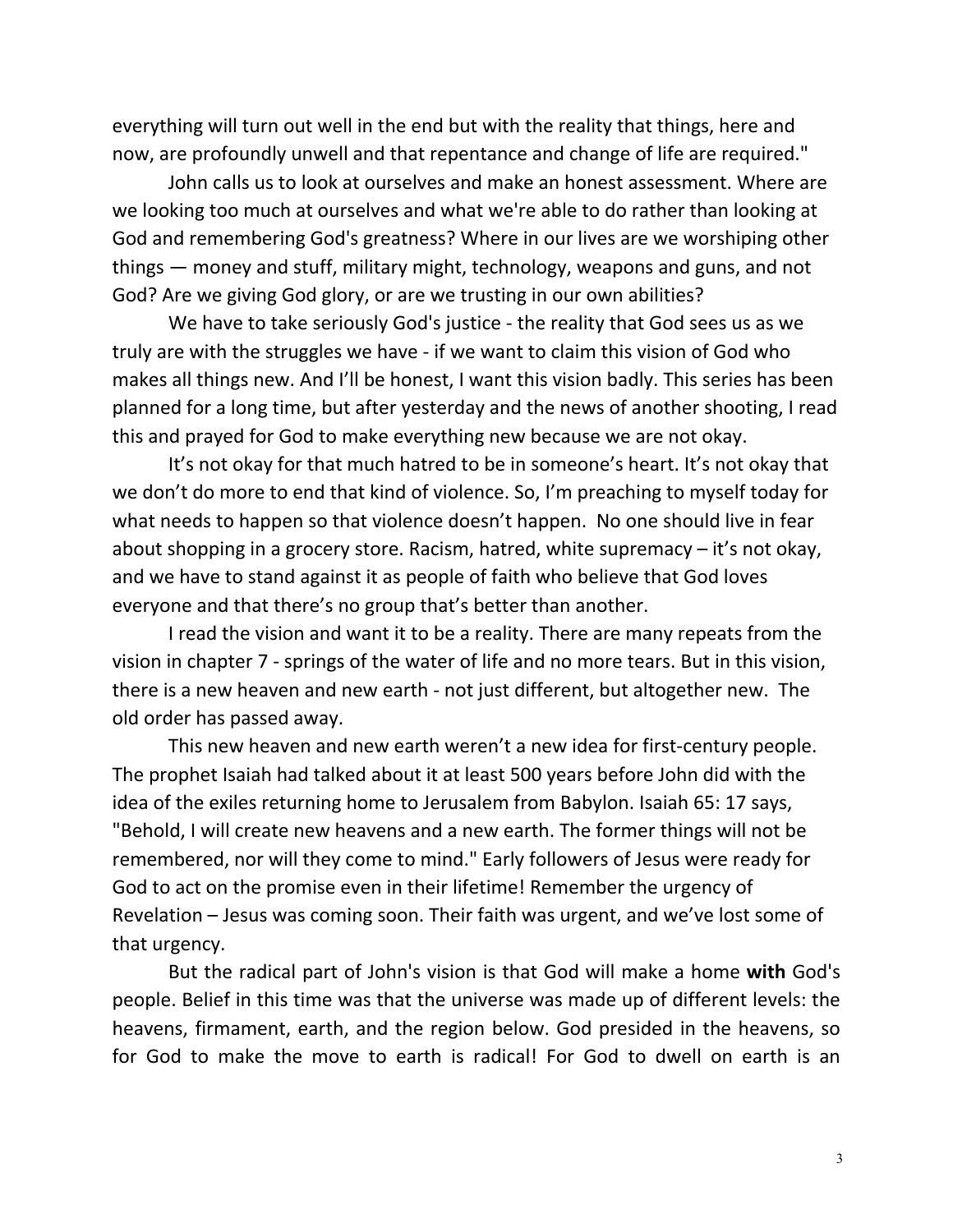incredible change in the order of things, and a sign of grace and peace after God's judgment.

John's vision is one where heaven and earth come together in a brand-new way. God is present with God's people in a brand-new way. God communes and communicates in a brand-new way. After all that's come before, after the struggle against evil, God will overcome it with good. And if there's something I need to hear, it's that God will overcome evil with good.

Author Kathleen Norris says that John's vision "is meant to give us the hope that, despite considerable evidence to the contrary, in the end it is good that will prevail. At the end of the Revelation to John we find justice restored, and a God who comes to be with those who have suffered the most in a cruel, unjust and violent world. A God who does not roar and strut like the ultimate dictator but who gently 'wipes away all tears from their eyes.'" Considering the horror, tragedy, death, and terror in our world, I need that message. Considering the horror, tragedy, and death that have been a part of John's vision in moments up until now, the promise of no more death, mourning, crying, or pain is most welcome.

As we've been reading through Revelation, there's that sense that John sees beyond the horizon that we're looking at. It's hard to see beyond what's in front of us today because it's such difficult stuff. John sees something of God beyond where we are, but it's a vision we want to claim and live into. It's the Kingdom of God. And even now, we can live into God's vision.

If we believe that God is the One who makes all things new, if we believe that God can transform this world into something better, then how do our lives reflect that kind of faith? Yes, we still face the reality of our humanity - death, mourning, crying, pain, and violence are still a reality. But how do we live so that those conditions don't control us? How do we loosen their grip on our lives and witness to God's power to make all things new – not ignoring the reality, but trusting, hoping, and working to bring God's Kingdom into reality?

Someone offered these questions to reflect on: "If death is no more, how can I live in ways I am now afraid to do? If mourning is no more, how will I serve differently, since there is nothing to lose? If pain is no more, how can I love in ways I had not dared to?" No more death, mourning, crying, pain – I want that vision right now. John's vision is ours to work toward.

Remember that John wrote to his fellow Christ followers to control their fear, renew their commitment, and sustain their vision in a time when all anyone could